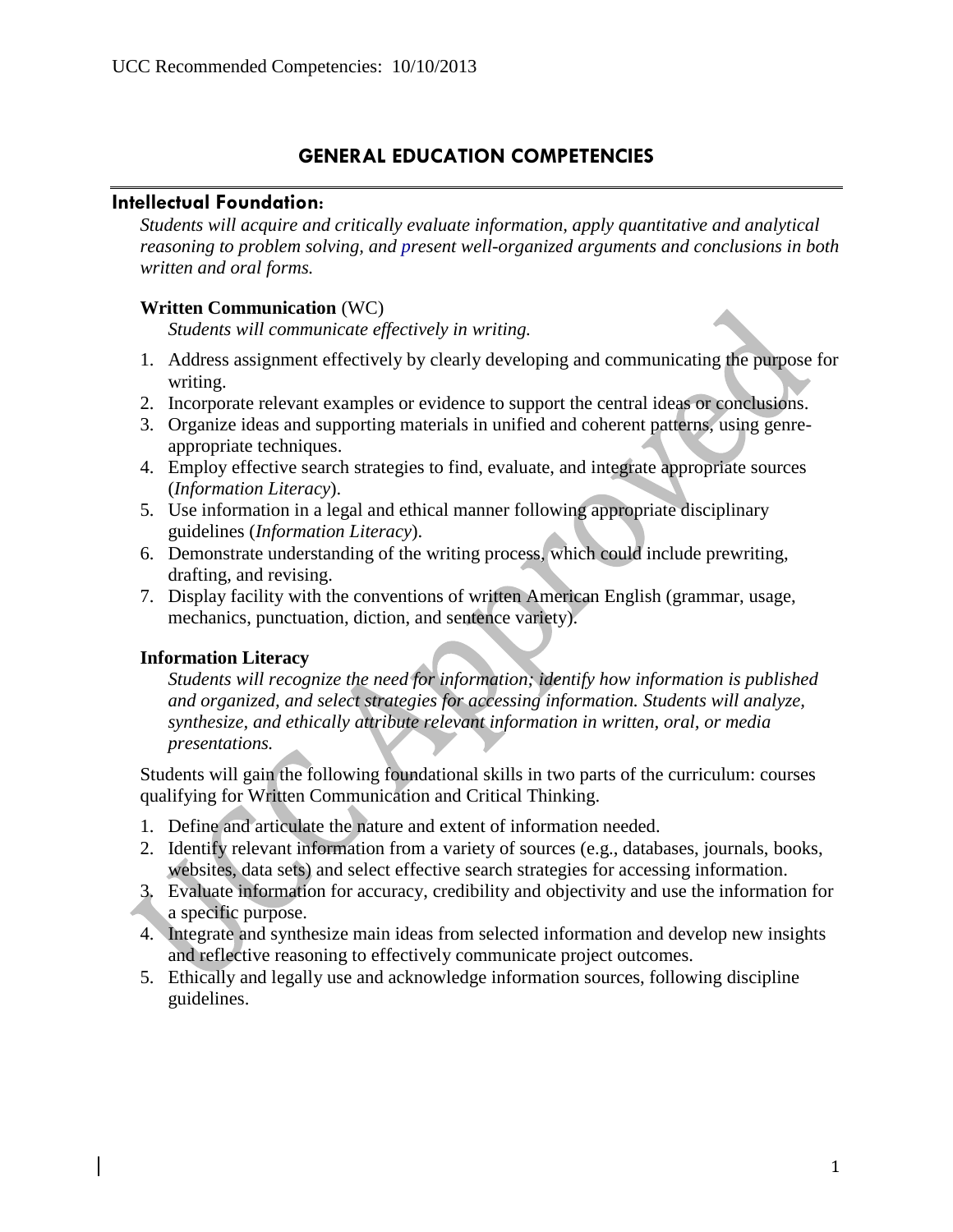### **Oral Communication (OC)**

*Students will communicate effectively in multiple oral presentations to live audiences within a course. Each subsequent presentation should utilize revision through the process of feedback, training, and performance.*

- 1. Appropriately connect topic and personal credibility with a live audience.
- 2. Demonstrate an original, well-organized presentation with clear introduction, transitions, and closure.
- 3. Communicate an oral message conveying relevant knowledge and accurate word choice and grammar.
- 4. Use effective presentation aids, such as speaker notes, media, and appropriate dress.
- 5. Illustrate both appropriate physical expressiveness and energy control.
- 6. Articulate message with both appropriate vocal dynamics and control.

## **Critical Thinking (CT)**

*Students will employ analytical skills to develop rational understanding, solve problems, and make decisions.*

- 1. Clearly identify and explain a problem or issue, and determine the extent of the information needed to address it (*Information Literacy*).
- 2. Select and access relevant information from authoritative sources to address the problem or issue (*Information Literacy*).
- 3. Consider alternative solutions or perspectives and analyze assumptions, context, or biases of differing positions, information, or data.
- 4. Assess the logic of arguments, identifying fallacies and raising or responding to substantive objections to proposed views or conclusions.
- 5. Synthesize ideas into a coherent argument, solution, or presentation that demonstrates insight and reflective reasoning *(Information Literacy*).

## **Mathematical and Computational Thinking (MCT)**

*Students will identify, develop, evaluate, and communicate solutions to mathematical and computational problems.*

- 1. Determine mathematical or computational processes needed for solving various problems.
- 2. Apply formal inductive and deductive reasoning techniques.
- 3. Apply mathematical or computational processes to solve problems, make judgments, draw conclusions, and make predictions.
- 4. Communicate mathematical or computational ideas logically and clearly.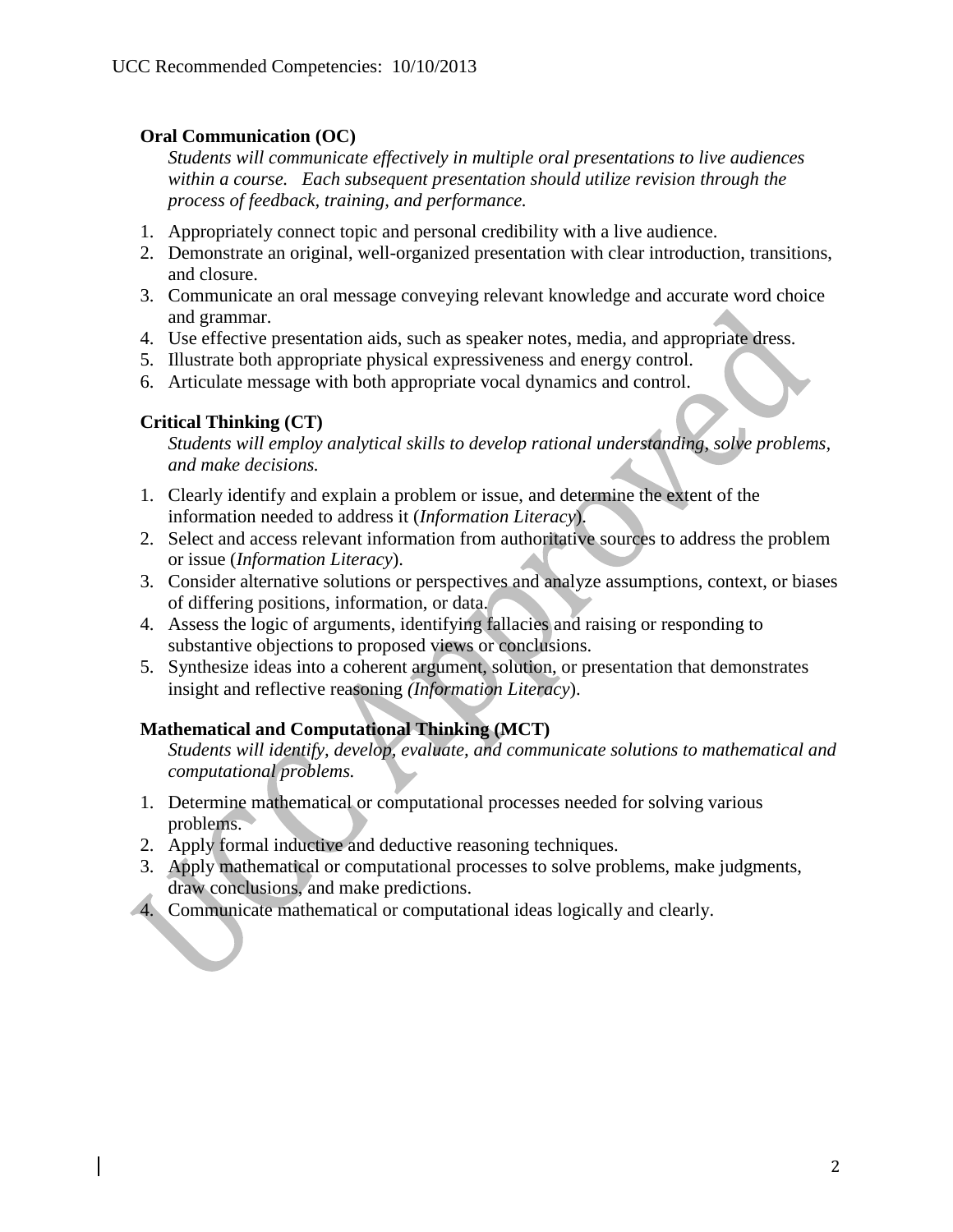#### **Knowledge and Inquiry:**

*Students will gain the knowledge, perspective, and analytical skills to critically evaluate ideas, concepts, and themes in a variety of disciplines.* 

Courses satisfying these areas must stress broad-based knowledge of major concepts, theories, themes, and modes of inquiry and analyses within that discipline. Other area specific outcomes are included below.

#### **Natural Sciences Inquiry (NS)**

*All courses must meet Outcomes 1-4; lab courses must also meet Outcome 5*

- 1. Demonstrate knowledge of a breadth of major principles and concepts in a natural sciences discipline, including biology, chemistry, geology, and physics.
- 2. Explain natural phenomena or events and their impact on individual organisms, societies, or the world.
- 3. Apply quantitative analyses to solve problems within the context of the natural sciences.
- 4. Demonstrate a conceptual understanding of the scientific method.
- 5. Apply scientific concepts, methods, and quantitative analyses to solve problems through laboratory investigations and communicate findings in numeric, graphic, or written forms.

#### **Historical, Behavioral, and Social Sciences Inquiry (HBS)**

- 1. Identify and apply the fundamental concepts and methods of inquiry for a discipline that studies the individual, society, and social relations, including anthropology, economics, geography, history, political science, psychology, and sociology.
- 2. Demonstrate knowledge or understanding of developments, themes, issues, cultures, people, places, or institutions as required for specific disciplinary approaches.
- 3. Use empirical methods to interpret and evaluate historical developments, individual behavior, or contemporary society and social relations.
- 4. Apply understanding of historical or social-scientific concepts to students' own lives or culture.

#### **Philosophical, Literary, and Aesthetic Inquiry (PLA)**

*Qualifying courses must satisfy at least two of the following:*

- 1. Demonstrate understanding of terms, forms, figures, or movements in a significant area of Philosophical or Aesthetic inquiry.
- 2. Exhibit knowledge of literature, artistic productions, or philosophies as products of specific social, cultural, or political contexts.
- 3. Apply appropriate methods and criteria to interpret and critique philosophical theories, works of literature, or artifacts in the visual or performing arts.
- 4. Apply knowledge of a relevant area of aesthetic or philosophical inquiry to produce a work of artistic expression.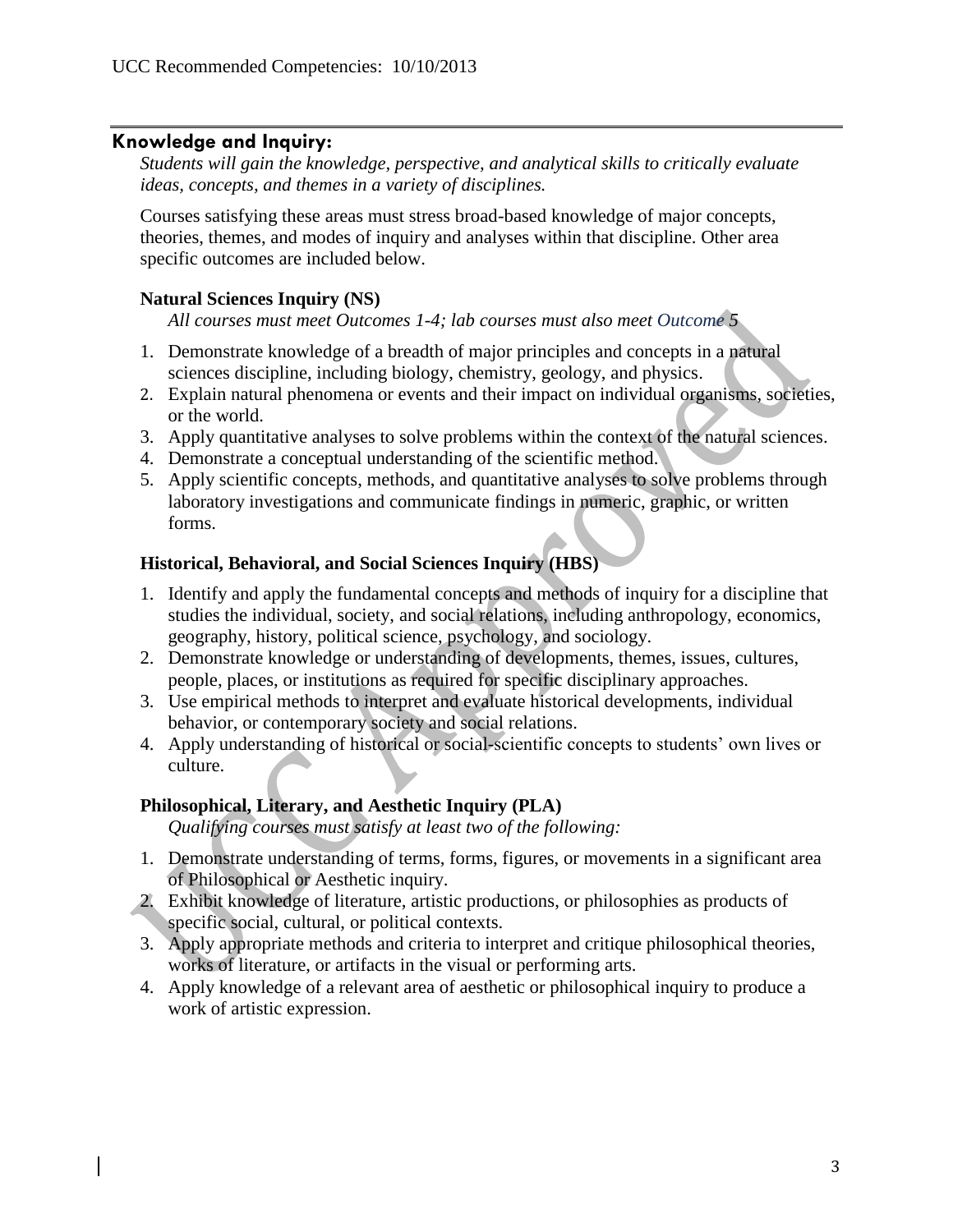## **Personal and Social Responsibility:**

*Students will demonstrate responsible personal, societal, and global awareness.*

#### **Global Awareness and Citizenship (GAC)**

*Students will gain the knowledge, disciplinary skills, ethical reasoning abilities, and appreciation of international and multicultural perspectives needed to conduct themselves as responsible citizens of the world.*

All qualified courses must meet at least two of the following learning outcomes, and students will be required to take one course that includes #4:

- 1. Identify and analyze the interconnectedness of global trends or issues by using the concepts and methods of a discipline or interdisciplinary field.
- 2. Examine cultural, international, or global practices or events from a variety of perspectives, bringing to light unstated assumptions.
- 3. Appreciate the impact of personal and societal actions on the world, and evaluate that impact in ethical terms.
- 4. Describe the historical foundations of political orders, economic systems, philosophies, social developments, or environmental issues, and their relation to the world today.

*Alternative ways of satisfying Global Awareness and Citizenship competency:*

- a. Language: Speaking, reading, writing, and listening in a non-native language: Up to six credits of college-level language may be counted towards this competency (with one course counting for no more than three credits).
- b. Study abroad: Semester-long study abroad satisfies 6 credits of this competency.
- c. International students that matriculate at LHU will be deemed to have met six credits of this competency.

#### **Ethics**

*Students will gain the following ethical reasoning skills in two parts of the curriculum: courses qualifying under #3 above and instruction within their major programs.*

- 1. Recognize ethical issues that exist at the personal, societal or international level.
- 2. Identify and evaluate different theoretical or philosophical perspectives and their relevance to ethical decision-making.
- 3. State and logically support a position on an ethical issue.

### **Wellness (WEL)**

*Students will gain the knowledge and skills necessary to develop a proactive approach to a positive, vigorous, and wellness-oriented lifestyle***.**

- 1. Identify and analyze the interrelationships among the physical, social, emotional, intellectual, spiritual, environmental, and occupational components of wellness.
- 2. Recognize and examine resources and strategies that enhance personal wellness.
- 3. Describe individual and socio-cultural influences that affect personal wellness and wellness choices.
- 4. Develop an awareness of interdependent relationships between personal wellness and society.